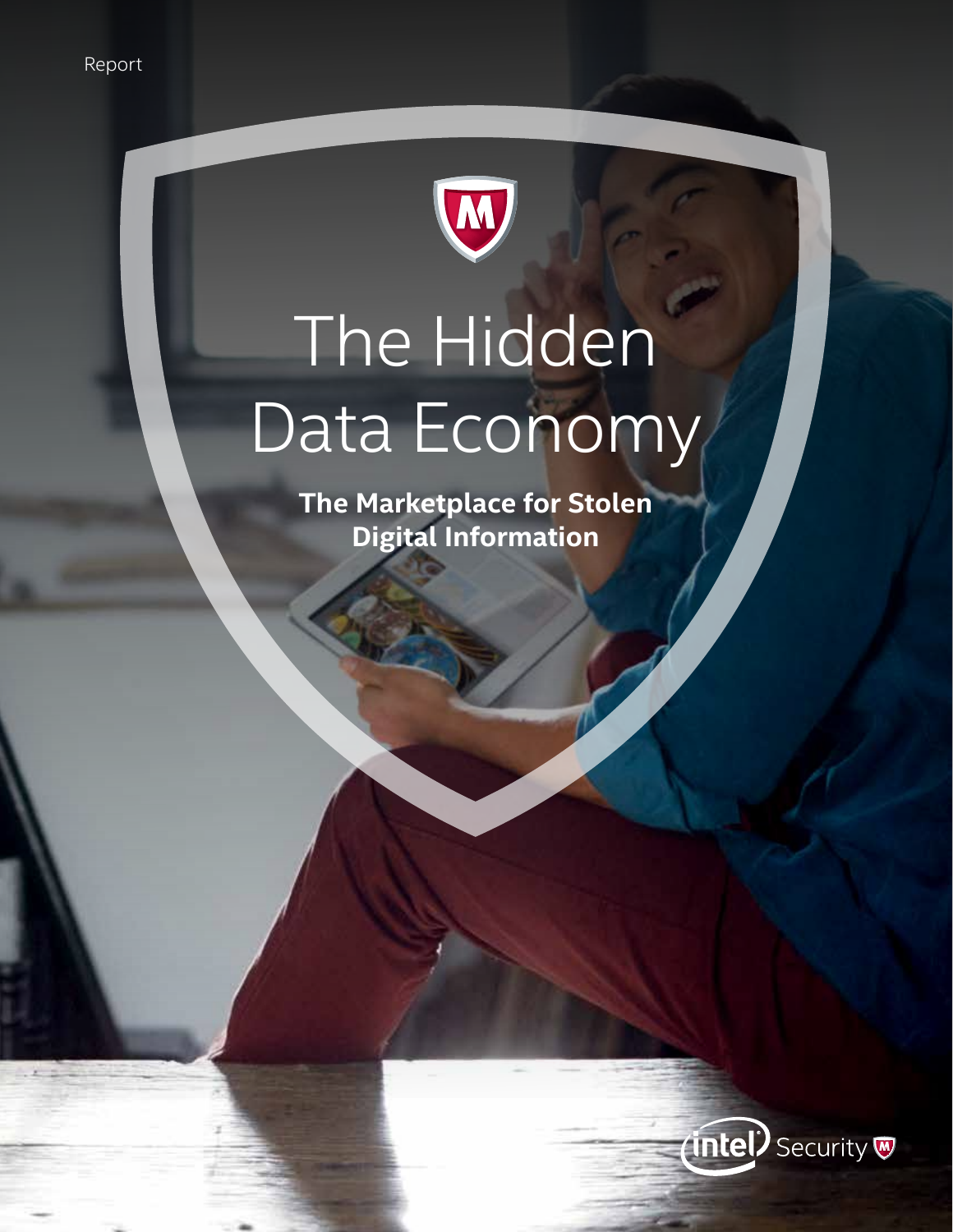## Contents

[Introduction](#page-2-0) 3 [Hidden in Plain Sight](#page-3-0) 4 [Financial Data](#page-4-0) 5 [Login Access](#page-9-0) 2012 10 [Access to Online Services](#page-11-0) 12 [Identities](#page-14-0) 15 **[Conclusion](#page-17-0)** 18

| This report was researched |  |
|----------------------------|--|
| and written by:            |  |

Charles McFarland François Paget Raj Samani

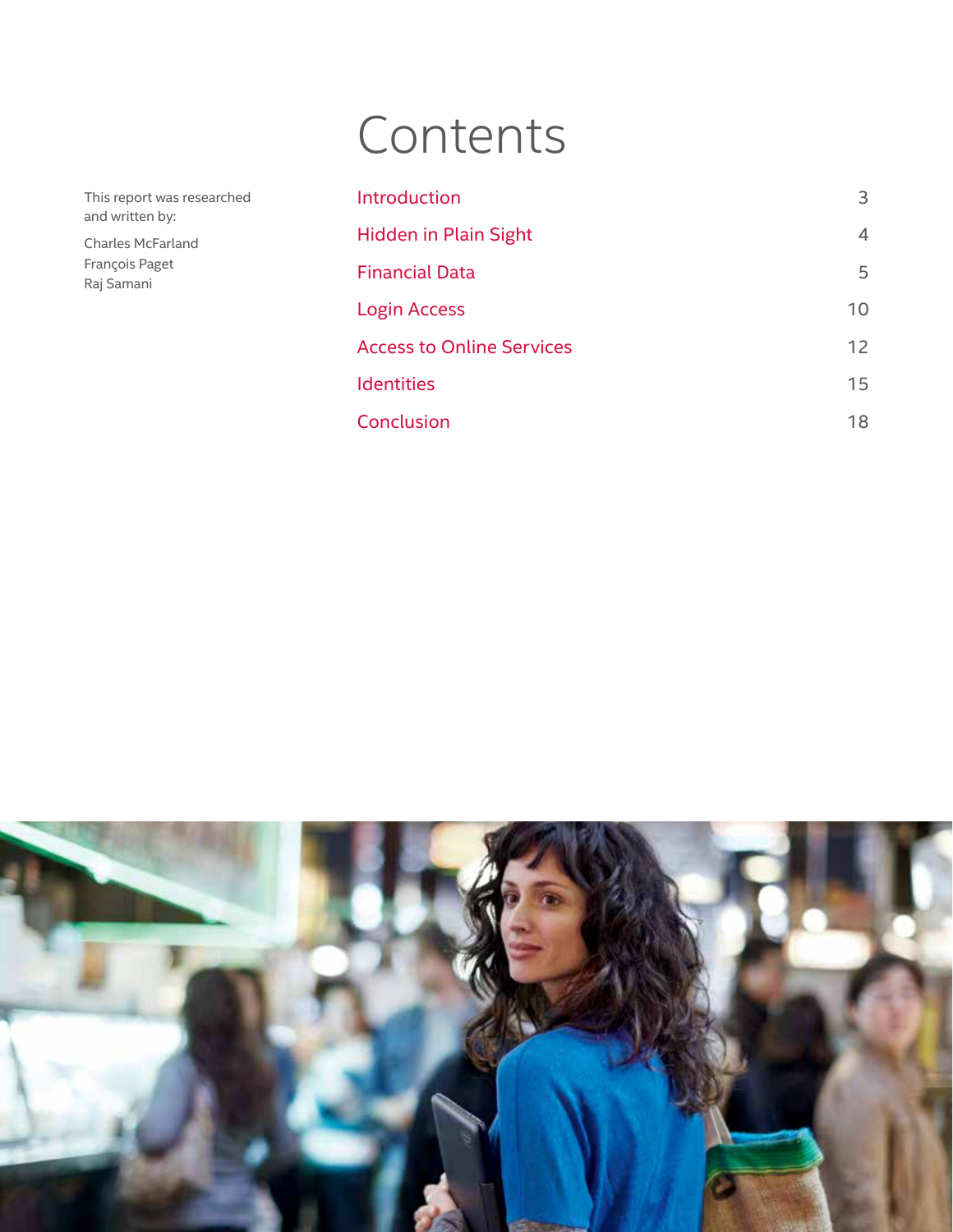### Introduction

Data is the "oil" of the digital economy. The commercial market for personal data is booming, with large databases of subscriber information driving up the enormous valuations of those companies that own it, even though many have yet to turn a profit. As the commercial value of personal data grows, cybercriminals have long since built an economy selling stolen data to anybody with a computer browser and the means to pay.

In the 2013 McAfee Labs report *[Cybercrime Exposed: Cybercrime-as-a-Service,](http://www.mcafee.com/us/resources/white-papers/wp-cybercrime-exposed.pdf)* we demonstrated how current tools, products, and services can allow anyone to become a cybercriminal, regardless of technical ability. We followed up with the report *[Digital Laundry: An analysis of online currencies, and their use in](http://www.mcafee.com/us/resources/white-papers/wp-digital-laundry.pdf)  [cybercrime,](http://www.mcafee.com/us/resources/white-papers/wp-digital-laundry.pdf)* which explained virtual currencies in detail and how they are used to convert stolen data into cash. By the time *Digital Laundry* was published in 2013, the publicity following [the law enforcement action against the Silk Road](https://www.fbi.gov/newyork/press-releases/2014/operator-of-silk-road-2.0-website-charged-in-manhattan-federal-court) let the world know that illegal products could easily be acquired online. Such actions have demonstrated just how much traditional crime has evolved with the help of the cyber world.

*Cybercrime Exposed* and *Digital Laundry* focused on tools that aid an attack. This report will attempt to answer the question: What happens after a successful breach?

[Immediately after the Target breach, I cowrote a blog](https://blogs.mcafee.com/mcafee-labs/new-years-sales-big-discounts-stolen-data) that tracked the sale of stolen credit cards and showed that much like traditional economics, the price of stolen credit cards went down with the huge influx of new stolen cards on the market. The Target example is only the tip of the iceberg. This paper provides more detail on this hidden data economy.

*—Raj Samani, CTO of Intel Security for Europe, the Middle East, and Africa*

Twitter@Raj\_Samani Twitter@McAfee\_Labs



<span id="page-2-0"></span>We will highlight why apathy among victims of a data breach, and ultimately those data subjects whose information is being sold, may be costly.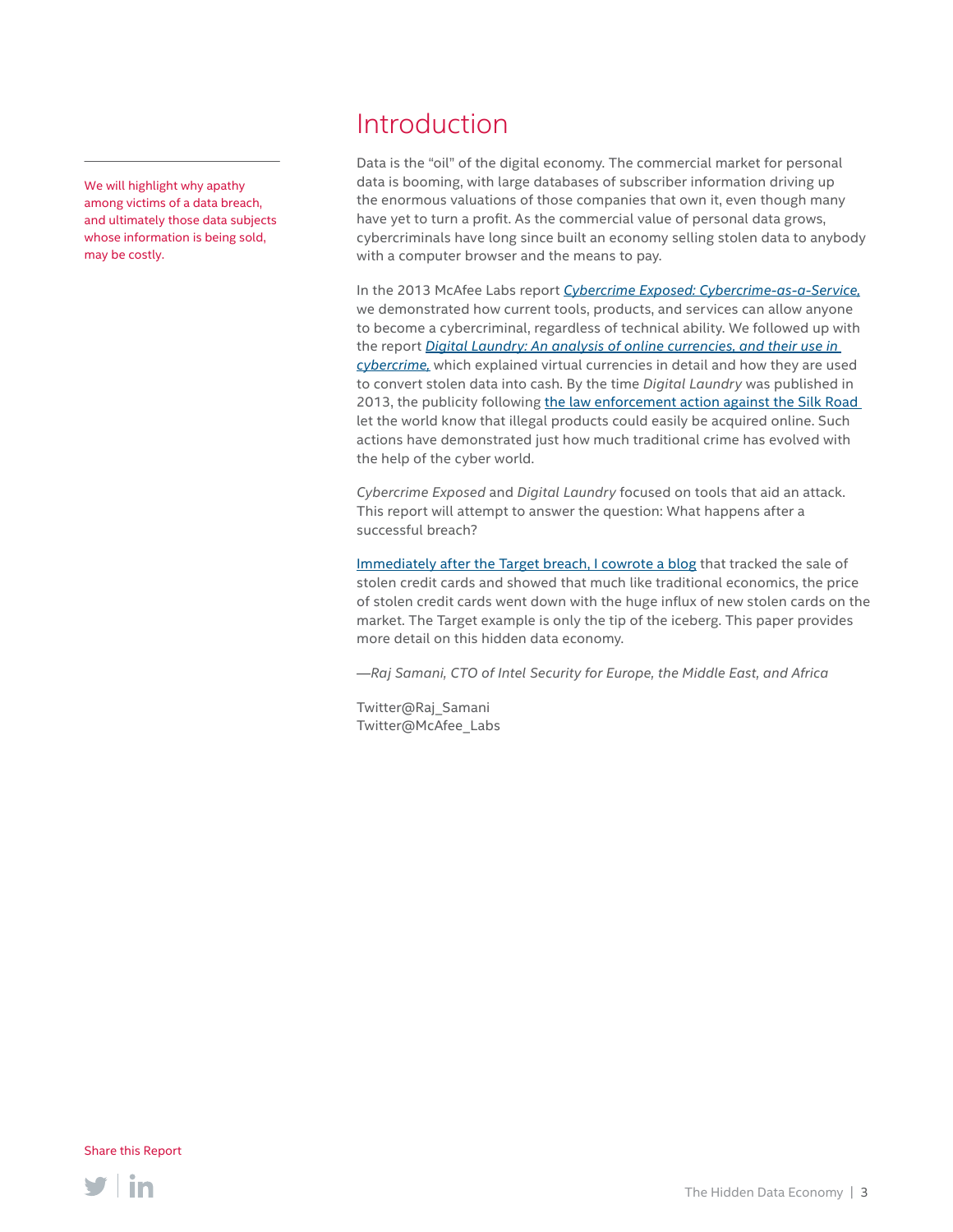<span id="page-3-0"></span>

### Hidden in Plain Sight

The title of this report suggests that there exists a hidden doorway into an underground marketplace for nefarious products that is not accessible to us muggles. In reality, this marketplace is not nearly as well hidden as we imagine, and it certainly does not require prior knowledge of a secret public house and its hidden courtyard. *[Cybercrime Exposed: Cybercrime-as-a-Service](http://www.mcafee.com/us/resources/white-papers/wp-cybercrime-exposed.pdf)* highlights just how accessible these products, tools, and services are to anybody with a browser. Although we do not intend to repeat the findings from that earlier report, the world has moved on since it was written two years ago.

What has changed? This underground marketplace has evolved to include almost every conceivable cybercrime product for sale or rent. We correctly predicted that the rise of this "as-a-service" model would act as a key driver in the growth of cybercrime. The recently published *[McAfee Labs Threats Report: May 2015](http://www.mcafee.com/us/resources/reports/rp-quarterly-threat-q1-2015.pdf)* provides evidence of this with the rise of the ransomware CTB-Locker. The authors of CTB-Locker established an affiliate program as part of their business strategy: Affiliates use their botnets to send spam to potential victims; for every successful infection in which the victim pays the ransom, the affiliate gets a percentage of the money.

The growth of the as-a-service economy across all components of an attack (research, cybercrime tools, and infrastructure) continues to grow, and none more so than hacking-as-a-service, in particular on how stolen data is made available. We will highlight why apathy among victims of a data breach, and ultimately those data subjects whose information is being sold, may be costly.

A sad side effect of reading about data breaches is the concept of "data breach fatigue," which is another way of saying "apathy." The recent article *[I Feel Nothing:](http://www.npr.org/sections/alltechconsidered/2014/09/03/345539074/i-feel-nothing-the-home-depot-hack-and-data-breach-fatigue)  [The Home Depot Hack and Data Breach Fatigue](http://www.npr.org/sections/alltechconsidered/2014/09/03/345539074/i-feel-nothing-the-home-depot-hack-and-data-breach-fatigue)* provides a wonderful example of such apathy:

"Because banks are responsible for making us whole if our credit cards are misused, and we are simply issued new cards (an annoying hassle, but not life altering), I join you in reacting to news of these hacks with a shrug," the author writes.

Although disillusionment may be understandable given the steady [stream o](http://www.nielsen.com/us/en/insights/news/2014/smartphones-so-many-apps--so-much-time.html)f breach notifications and stories detailing the theft of millions of records, it is important to recognize that this is data about us. Our information is being openly sold, and the individual repercussions may not be felt for some time.

This is why we are publishing this report: to combat the sense of apathy. We do not intend to spread fear, but we want to explain why we as a society should be concerned when we receive notifications of breaches as we consider proactive measures to reduce the likelihood of becoming victims.

A final comment: We don't know if the many examples in this report are authentic or are tied in any way to the brands, as the sellers claim. Indeed, the excellent reputation of such well-known brands is frequently used by thieves as the basis to promote this sort of online fraud.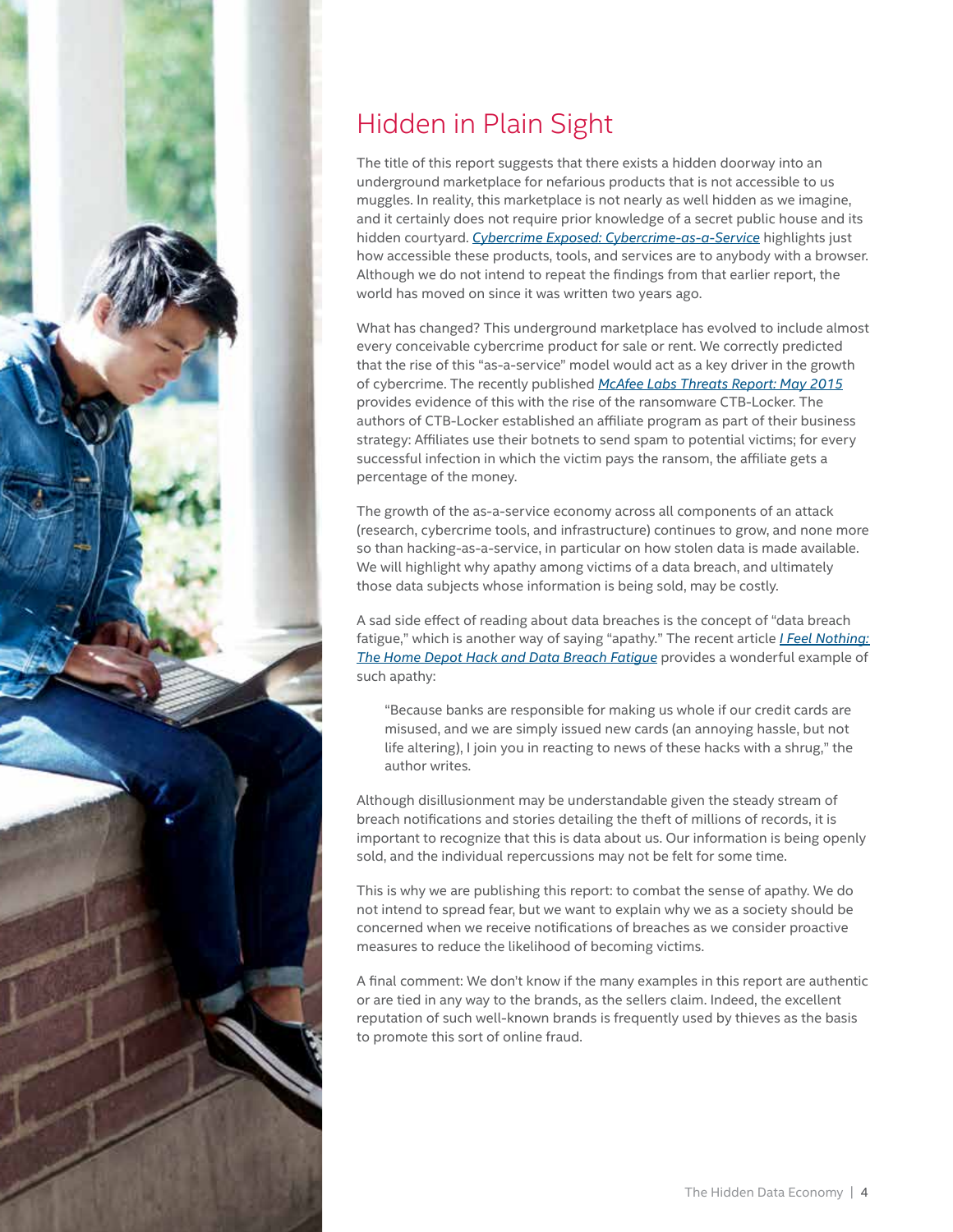### <span id="page-4-0"></span>Financial Data

Selling stolen financial data is a relatively broad topic, with a multitude of data types for sale and marketplaces that vary between the visible web via a standard browser and the "dark web" through other access methods.

Data breaches involving the theft of financial data, particularly payment card information, continue to dominate headlines. Particularly impacting retailers, the theft of such information invariably results in this data appearing on the visible web. Payment card information made available in those marketplaces will vary in price based on a multitude of options. A snapshot of these options is shown in the following table.

The preceding categories relate to the information available along with the payment card number:

- "CVV" is the industry acronym for card verification value. CVV1 is a unique three-digit value encoded on the magnetic stripe of the card. CVV2 is the three-digit value printed on the back of the card.
- "Software-generated" is a valid combination of a primary account number (PAN), an expiration date, and a CVV2 number that has been generated by software. Valid credit card number generators can be purchased or found for free online. As these tools can be easily found, their generated combinations do not have market value.
- "Random" refers to a card number chosen randomly in a hacked database. It is random for the bank and card type.

■ "Fullzinfo" means the seller supplies all of the details about the card and its owner, such as full name, billing address, payment card number, expiration date, PIN number, social security number, mother's maiden name, date of birth, and CVV2.

Occasionally, additional information is available for sale. Payment card data that includes "with COB" refers to those cards with associated login and password information. Using these credentials, the buyer can change the shipping or billing address or add a new address.

Some sellers will not provide the data after purchase. After all, whom will the buyer complain to in the event that the stolen information is not delivered? However, as depicted in the following image, many sellers will deliver stolen card information with all associated information.

| <b>Payment Card Number</b><br>With CVV2 | <b>United States</b> | <b>United</b><br>Kingdom | Canada      | Australia   | European<br><b>Union</b> |
|-----------------------------------------|----------------------|--------------------------|-------------|-------------|--------------------------|
| Random                                  | $$5 - $8$            | $$20 - $25$              | $$20 - $25$ | $$21 - $25$ | $$25 - $30$              |
| With Bank ID Number                     | \$15                 | \$25                     | \$25        | \$25        | \$30                     |
| With Date of Birth                      | \$15                 | \$30                     | \$30        | \$30        | \$35                     |
| With Fullzinfo                          | \$30                 | \$35                     | \$40        | \$40        | \$45                     |

Estimated per card prices, in US\$, for stolen payment card data (Visa, MasterCard, Amex, Discover). Source: McAfee Labs.

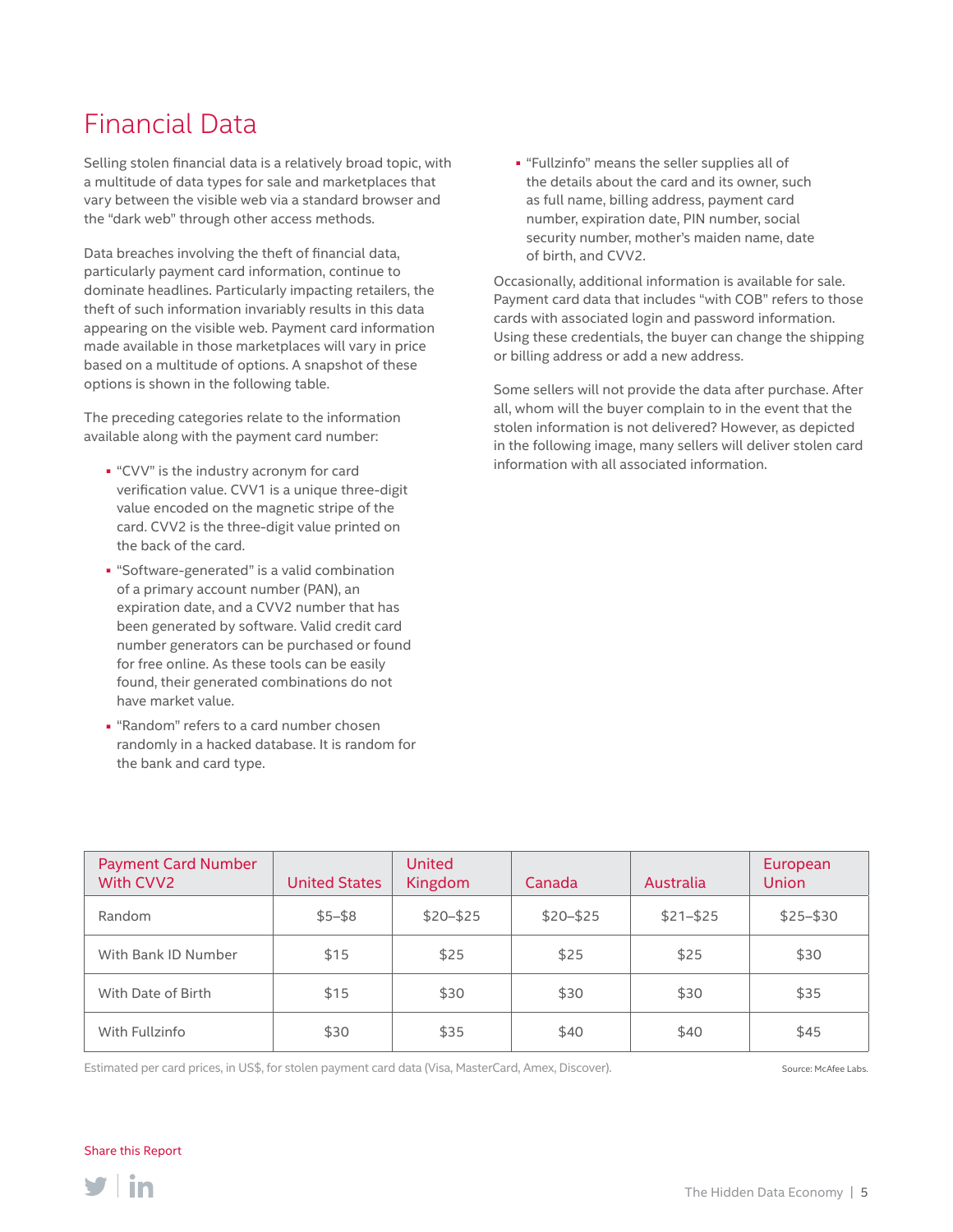| Freesh 2 CC from GERMANY     |             |  |
|------------------------------|-------------|--|
| Name:                        |             |  |
| Adresse:                     |             |  |
| Stadt: 42119 Wuppertal (NRW) |             |  |
| Telefon: 0202/2              |             |  |
| Geboren<br>/1975             |             |  |
| Ausweisnummer: 300           |             |  |
| Ablaufdatum:<br>/2019        |             |  |
| Bank: Kreiss                 | in Walsrode |  |
| BLZ: 25.                     |             |  |
| Kontonr: 62                  |             |  |
| <b>IBAN: DE90</b>            |             |  |
| (Genauere Kontoinfos / BIC)  |             |  |
| <b>CC: Mastercard</b>        |             |  |
| No: 54                       |             |  |
| CVV:                         |             |  |
| Exp: 03/2018                 |             |  |

Payment card data with additional information.

Buyers have many options, including the geographic source of the card and the card's available balance. Both of these options impact the price of a card, as we see in the following table.

| Dump Track With High Balance     | Price |
|----------------------------------|-------|
| Track 1&2: PinATM United States  | \$110 |
| Track 1&2: PinATM United Kingdom | \$160 |
| Track 1&2: PinATM Canada         | \$180 |
| Track 1&2: PinATM Australia      | \$170 |
| Track 1&2: PinATM European Union | \$190 |

Dump track prices per card.

Source: McAfee Labs.

The term *dump* refers to information electronically copied from the magnetic stripe on the back of credit and debit cards. There are two tracks of data (Track 1 and Track 2) on each card's magnetic stripe. Track 1 is alphanumeric and contains the customer's name and account number. Track 2 is numeric and contains the account number, expiration date, the CVV1 code, and discretionary institution data.

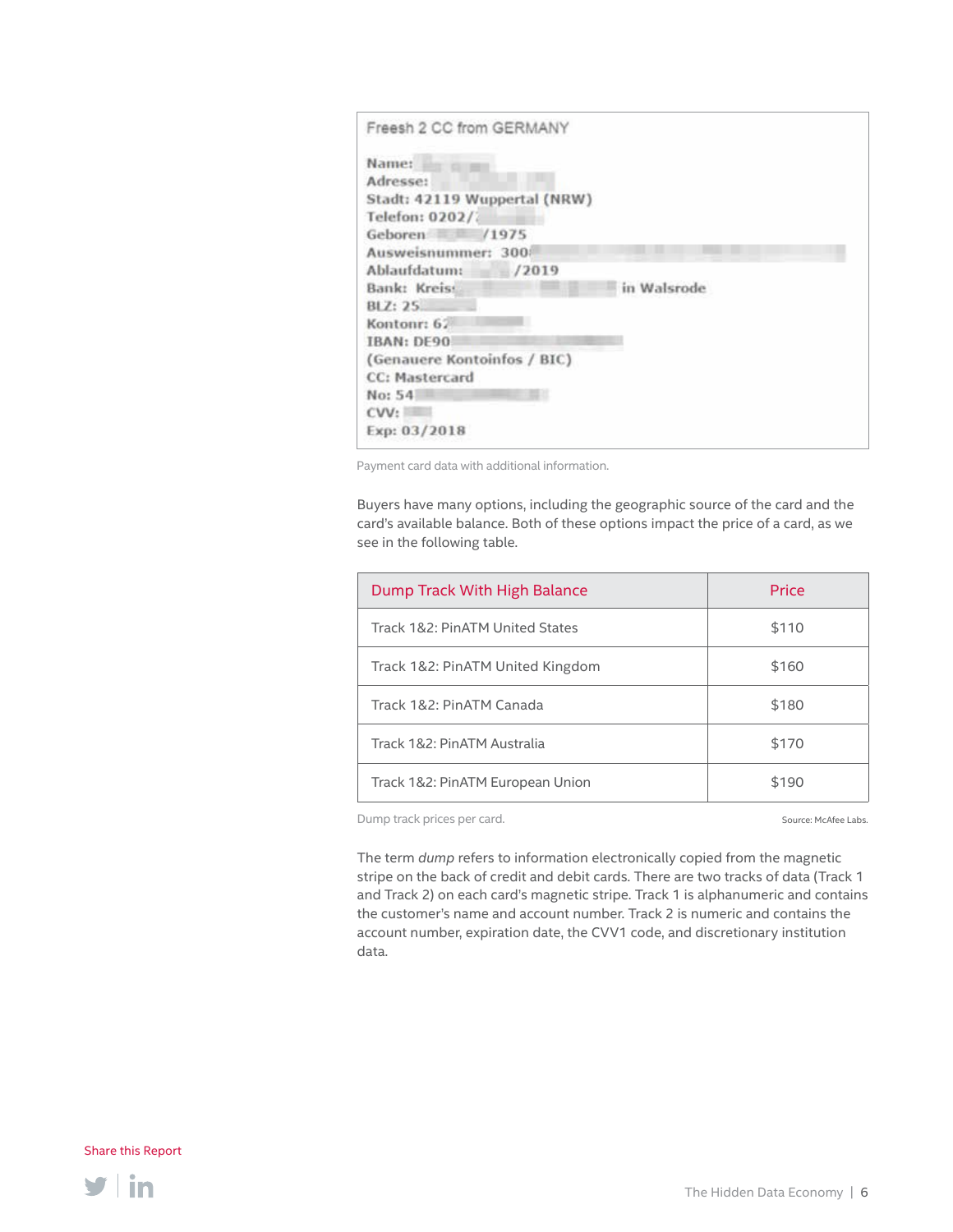List prices are variable, based on supply, balance, and validity. Some of these factors are detailed in the following image.

| <b>VISA</b><br><b>MasterCard</b><br>$100\%$                                                                                                                                                                                  |
|------------------------------------------------------------------------------------------------------------------------------------------------------------------------------------------------------------------------------|
| We are offering top quality cards:                                                                                                                                                                                           |
| All our cards come with PINs and instructions. You can use them at any ATM worldwide.<br>Our cards are equiped with magnetic strip and chip.<br>Once you purchase, we will email you a Full Guide on how to safely cash out. |
| Us cards - available balance \$2,500(minimum) and up to \$5,000.<br>usage:<br>ATM<br>Stores<br>Online                                                                                                                        |
| Eu cards - available balance 2,500 Euro(minimum) and up to 4,500 Euro.<br>usage:<br>ATM<br>Stores<br>Online                                                                                                                  |
| American Express cards - available balance \$6,000 (minimum) and up to \$8,000.<br>usage:<br><b>ATM</b><br>Stores<br>Online                                                                                                  |
| Daily withdrawal limits (ATM limits)<br>US cards have a \$700-\$1000 daily withdrawal limit.<br>no limit online or in stores                                                                                                 |

Payment card shopping lists.

As the preceding image illustrates, buyers have many choices.

The sale of payment card data is common, and is well documented in a recent [series of McAfee blogs.](https://blogs.mcafee.com/mcafee-labs/new-years-sales-big-discounts-stolen-data) However, such payment cards are not the usual type of financial data targeted and subsequently sold on the open market. Much like cards, online payment service accounts are also sold on the open market, with their prices determined by additional factors. Such factors are, however, considerably more limited than those of payment cards, with the balance the only defining factor influencing prices, as we see in the following table.

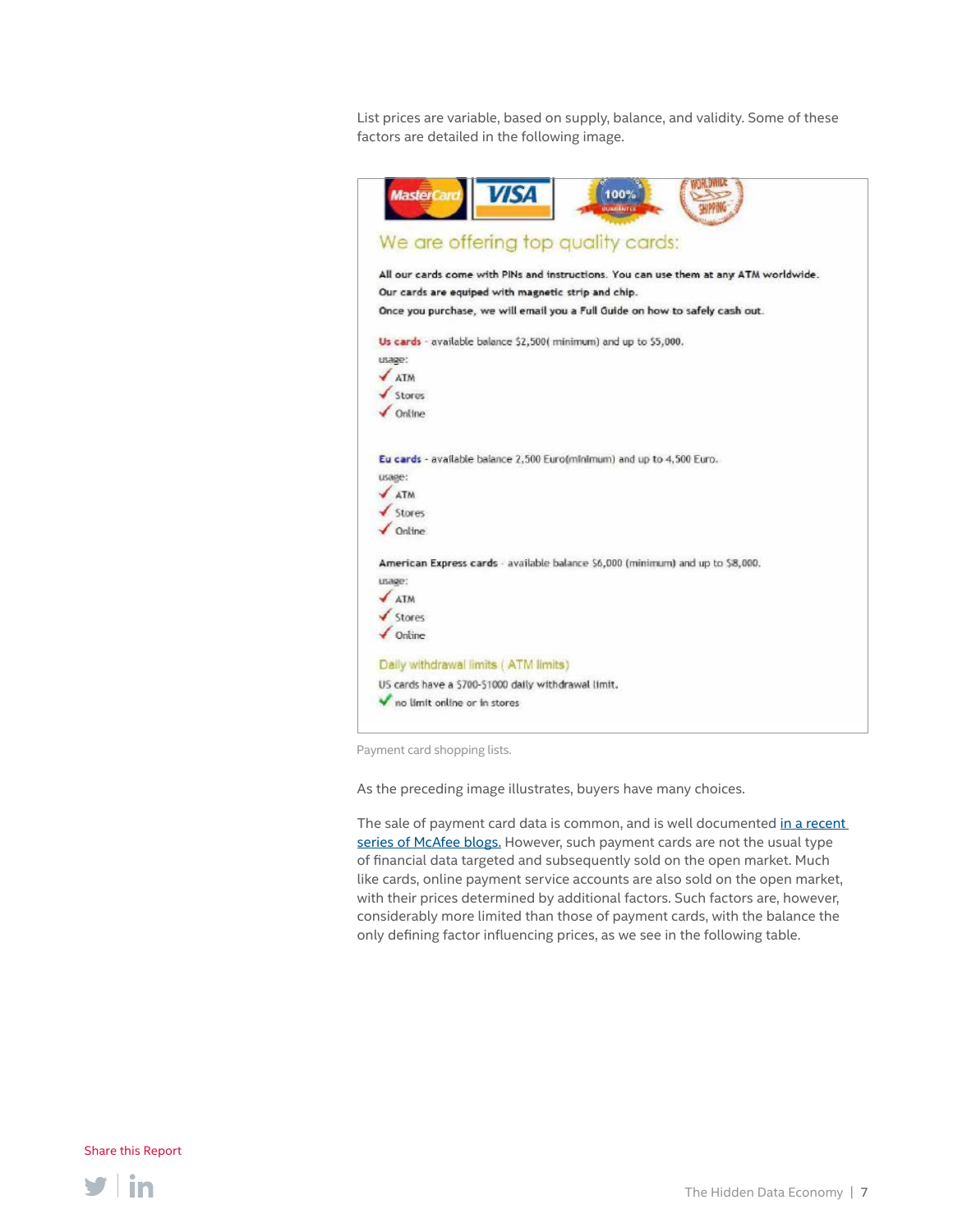| <b>Online Payment Service Account</b><br><b>Balance</b> | <b>Estimated Price per Account</b> |
|---------------------------------------------------------|------------------------------------|
| $$400 - $1,000$                                         | $$20 - $50$                        |
| $$1,000 - $2,500$                                       | $$50 - $120$                       |
| $$2,500 - $5,000$                                       | $$120 - $200$                      |
| $$5,000 - $8,000$                                       | $$200 - $300$                      |

Online payment service accounts for sale.

Source: McAfee Labs.

The prices in this table are estimates. We have seen many examples of services for sale that fall outside of these price ranges.

Everything is available. In the following images, we see bank-to-bank transfers offered for sale, and the availability of banking login credentials.



Example of bank login credentials for sale.

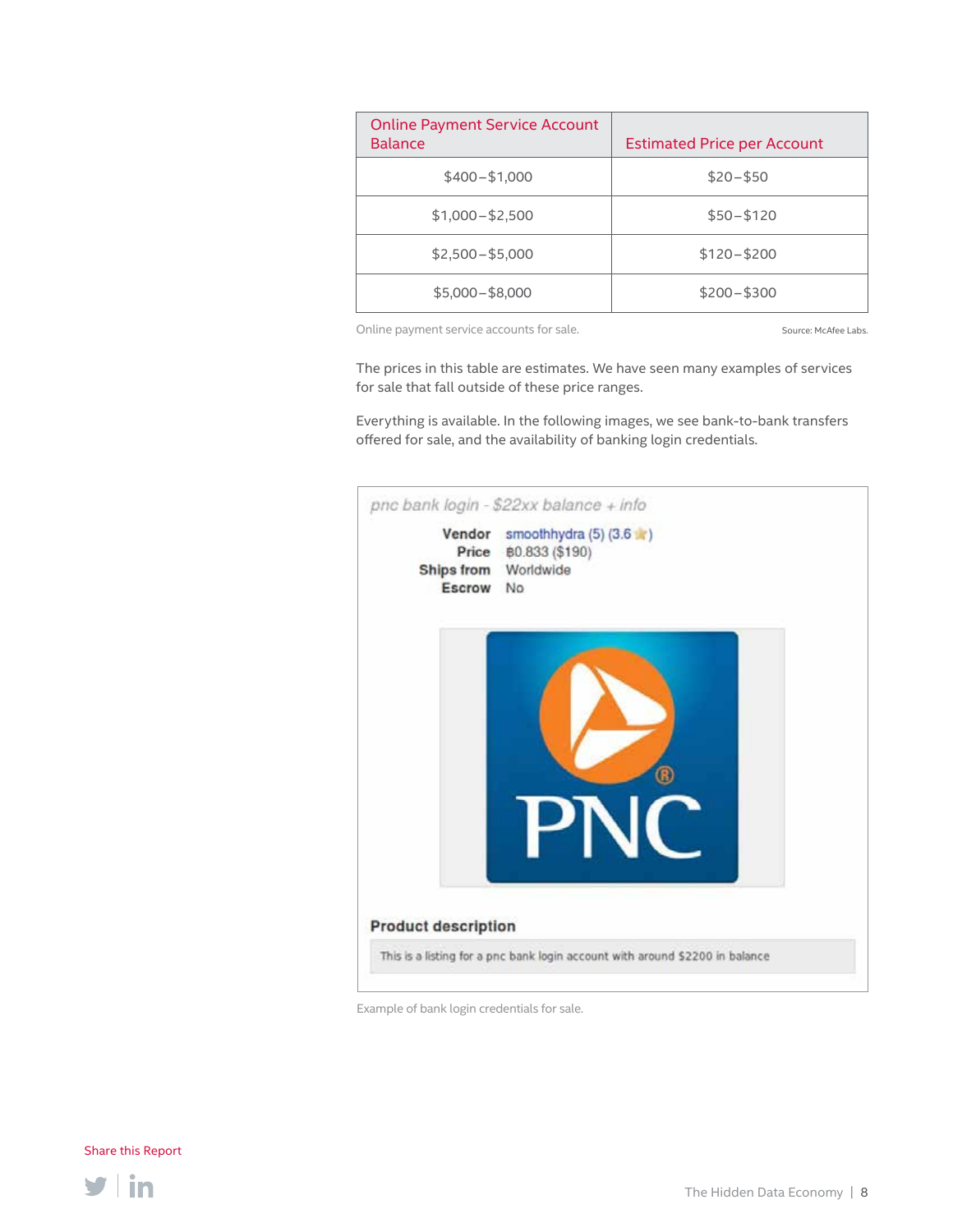

| *** BANK LOGIN and TRANFER BANK: (COUNTRY: US,UK,CA,EJ,ASIAN) |
|---------------------------------------------------------------|
| - Bank Us : {                                                 |
| . Balance 6000\$ = 500\$                                      |
| . Balance 8000\$ = 600\$                                      |
| . Balance 120005 = 8005                                       |
| . Balance 15000\$ = 1000\$                                    |
| . Balance 20000\$ = 1200\$                                    |
| - Bank UK : (                                                 |
| . Balance 10000 GBP = 700\$                                   |
| . Balance 12000 GBP = 800\$                                   |
| . Balance 16000 GBP = 900\$                                   |

Example of bank login data for sale.

There will always be suspicions about the validity of the products for sale, as many individuals have paid for stolen financial data only to not receive what they expected. One seller refers to this dishonor among thieves within their opening pitch:

"ARE YOU FED UP OF BEING SCAMMED, AND RIPPED? ARE YOU TIRED OF SCAMMERS WASTING YOUR TIME, ONLY TO STEAL YOUR HARD-EARNED MONEY?"

This particular seller, though not offering free credit cards that a buyer could use as a test, does offer a replacement policy for any cards that do not provide the advertised balance. Other methods of ensuring a seller's honesty include the use of social validation, with positive feedback from other buyers. Forums are full of helpful advice from buyers who have successfully negotiated purchases as well as which sellers to avoid.

"Hey man, don't know if you know this, but pulled a exit scam on evo?

as far as i know, he pulled an exit scam, then he came back saying his friends had screwed him over, asked people to pay like 4BTC to join his official priviate reselling club. he then just disspeared again. in fact theres a guy called Underwebfullz (or somthing like that) whos doing the same thing on alpahbay, so people think its him"

Sellers who employ sophisticated sales and marketing efforts are leveraging YouTube to advertise their wares to potential customers. The videos often attempt to provide some degree of visual confirmation for prospective buyers that they can be trusted, although such approaches can backfire through comments associated with the videos.

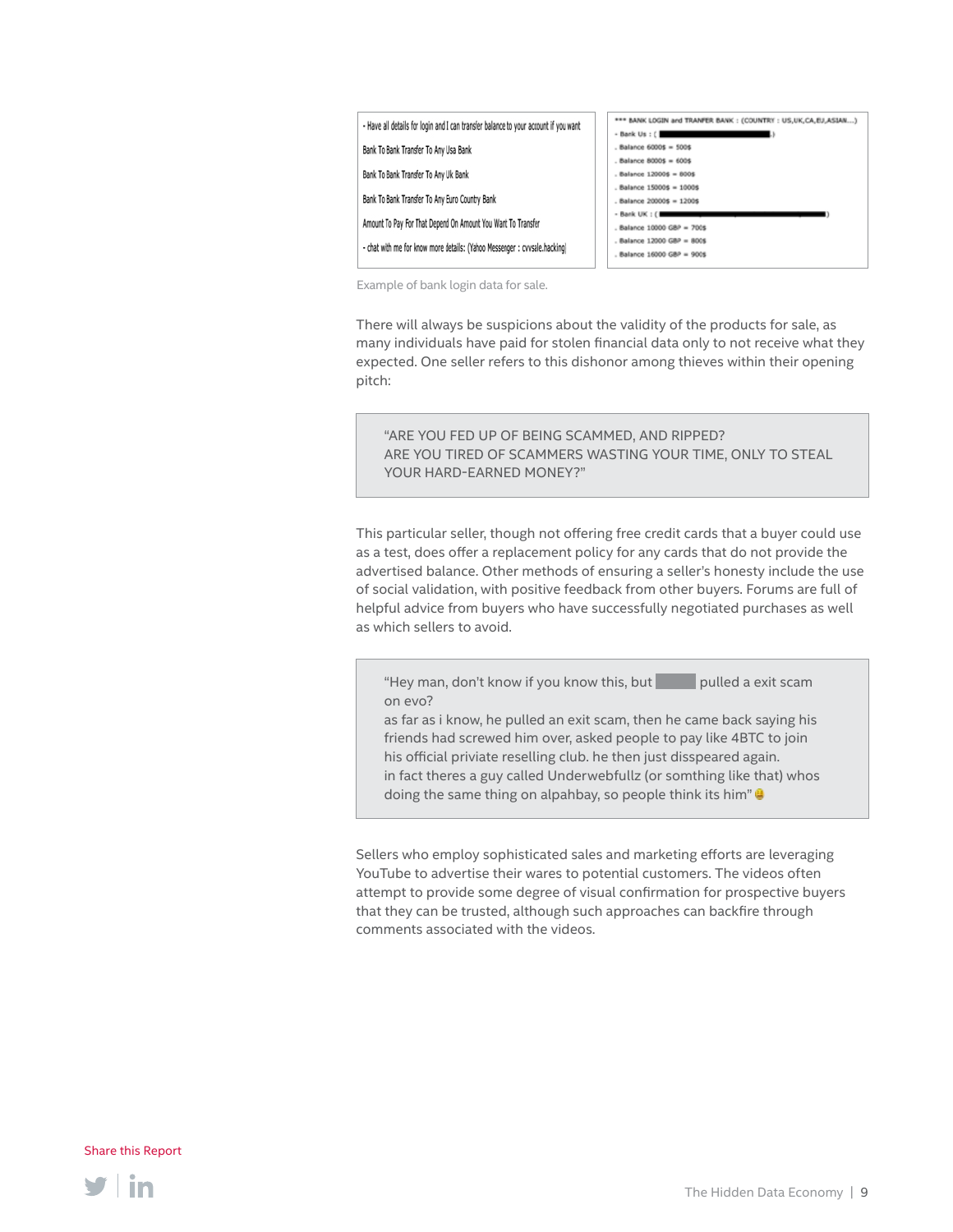<span id="page-9-0"></span>

### Login Access

Other types of data for sale include access to systems within organizations' trusted networks. The types of entry vary, from very simple direct access (such as login credentials) to those that require a degree of technical competence to carry out (such as vulnerabilities). In the following image we can see the availability of vulnerabilities that allow potential buyers access to bank and airline systems located in Europe, Asia, and the United States.

| <b>DreamMarket Forum</b><br>DreamMarket user forum.      |                                                                                                                                                                                                                                                                                                                                                                                                                                                                                                                                                                                 |
|----------------------------------------------------------|---------------------------------------------------------------------------------------------------------------------------------------------------------------------------------------------------------------------------------------------------------------------------------------------------------------------------------------------------------------------------------------------------------------------------------------------------------------------------------------------------------------------------------------------------------------------------------|
| Index Userlist Search Register Login                     |                                                                                                                                                                                                                                                                                                                                                                                                                                                                                                                                                                                 |
| You are not logged in.                                   |                                                                                                                                                                                                                                                                                                                                                                                                                                                                                                                                                                                 |
| Pages: 1                                                 | Index - Advertising and Promotions - Web Vulnerabilities in Banks and Airlines                                                                                                                                                                                                                                                                                                                                                                                                                                                                                                  |
| 2015-03-31 14:25:46                                      |                                                                                                                                                                                                                                                                                                                                                                                                                                                                                                                                                                                 |
| daflame<br>Member.<br>Registered: 2015-03-31<br>Posts: 2 | selling a package of 30 vulnerabilities in different organizations, most of them banks and some airlines.<br>on the package you can find major banks and they're in Europe, Asia, US.<br>I'll display name of the banks to the interested people only. The vulnerability gives access to<br>the organizations databases, where you can explore/go deep if you wish to.<br>hese are web vulnerabilities.<br>instruction with a complete<br>for people interested reply with your Jabber then we can start the negotiation.<br>I'll show proofs of banks db BEFORE any procedure. |
| Offine                                                   |                                                                                                                                                                                                                                                                                                                                                                                                                                                                                                                                                                                 |

Example of access to bank and airline systems for sale.

As with the sale of financial data, sellers strive to offer a degree of proof to prospective buyers that their offers are valid.

Recent research by cybercrime expert Idan Aharoni suggests that the types of systems criminals sell access to now include critical infrastructure systems. In his article ["SCADA Systems Offered for Sale in the Underground Economy,"](http://www.infosecisland.com/blogview/24608-SCADA-Systems-Offered-for-Sale-in-the-Underground-Economy.html) Aharoni included one example in which a seller provided a screenshot that appears to be a French hydroelectric generator as evidence that the seller had access.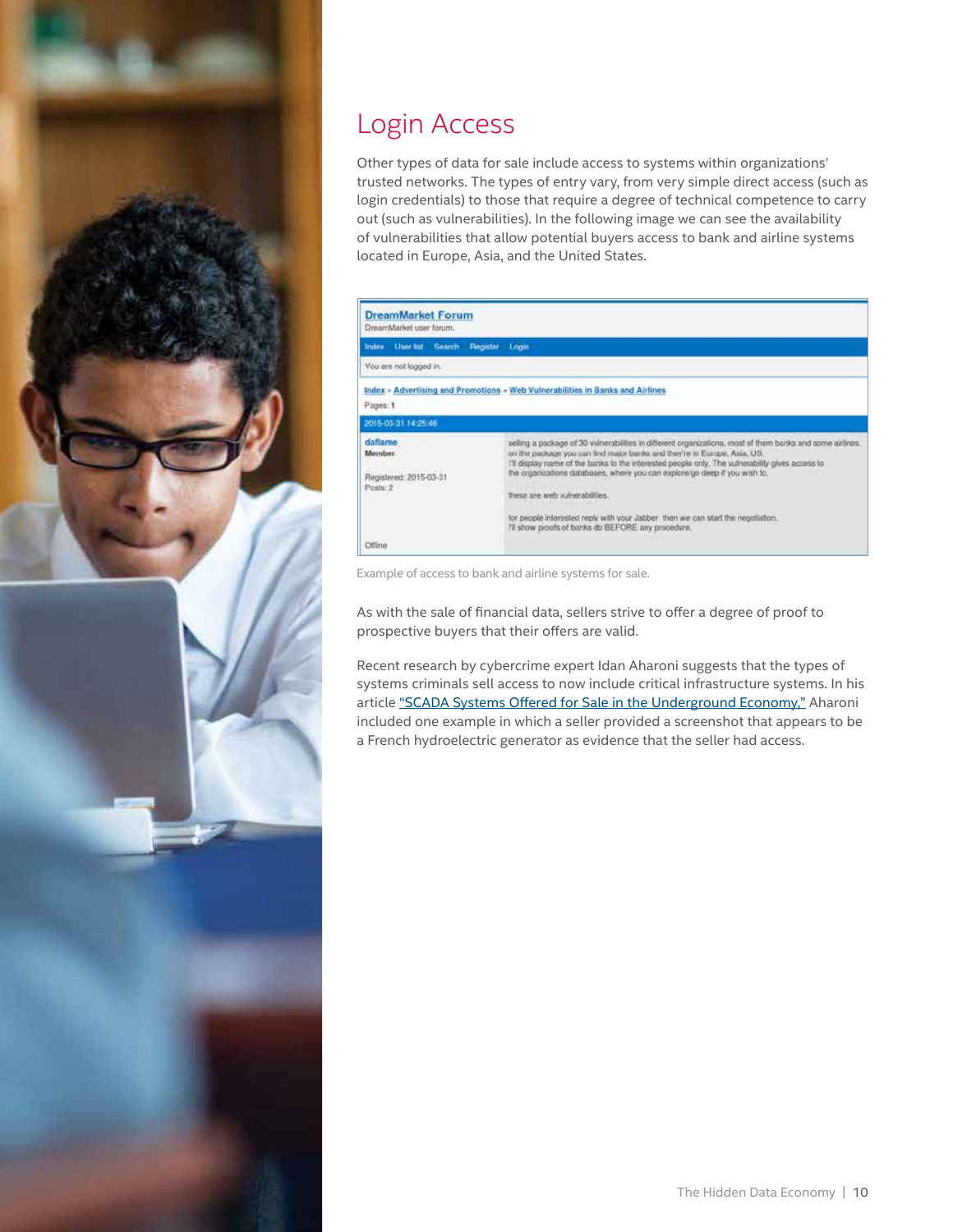

One seller claims that this is a screenshot of a French hydroelectric generator, used as evidence that the seller has access to a critical infrastructure SCADA system.

As with previous examples, a buyer can question whether the access offered is indeed valid. It would not be particularly difficult to produce a screenshot and imply this represents access; yet this message does represent a very worrying trend (as Aharoni points out).

Stolen enterprise data is also for sale. In the following figure we see a seller offering data stolen from a university.

|                                       | 8 * 6 / 15 people was a series to be in the formation of the contract of the contract of the contract of the                                                                                                                            | TO R-IVE |
|---------------------------------------|-----------------------------------------------------------------------------------------------------------------------------------------------------------------------------------------------------------------------------------------|----------|
| MARKETPLACE<br>VORUSEL.               | <b><i>UREMAERS</i></b>                                                                                                                                                                                                                  |          |
|                                       | North Factors Blade - Scale & Four Arts & Company - Washing Timester - Send Foural                                                                                                                                                      |          |
|                                       | Re: Casple of DR ripolls<br>그 동안 전에 가고 있는 그들이 인기 시작이 가지고 있는 것이 있었다.<br>Austine DE judad. Cas't remember idnes I got these from, maybe a university lid. Serry for the futureting, but since these are five I'm ant<br>warried about it. |          |
| <b>Active Grower</b>                  |                                                                                                                                                                                                                                         |          |
| How 1 - \$54.92 2319<br>331           | <b>Civita</b>                                                                                                                                                                                                                           |          |
| 791012911<br><b>Jos Received 1944</b> | <b>DAUNIES</b>                                                                                                                                                                                                                          |          |
|                                       | Supertaint<br>- bies howey                                                                                                                                                                                                              |          |
|                                       | Flagen.<br>futal distance<br>2159, 115                                                                                                                                                                                                  |          |
|                                       | Autrage Salary . At inn                                                                                                                                                                                                                 |          |
|                                       | Highest Islany, 45,000                                                                                                                                                                                                                  |          |
|                                       | Lovert Jolery 31,498                                                                                                                                                                                                                    |          |
|                                       | Hamber of Dealersee.                                                                                                                                                                                                                    |          |
|                                       | progressor today directors<br>LANT HAND<br>FEITH AIM POSTERS<br>1.04                                                                                                                                                                    |          |
|                                       | Canadian  assistant streeter  total for  . comme convented<br>Edward and The                                                                                                                                                            |          |
|                                       | 2001 Edith Corporate Accounts Panager  New Map  10,440 Corporate<br><b>Matter</b>                                                                                                                                                       |          |
|                                       | <b>State-State State</b><br>Schools Parkeling Associate . Cowner 34,450 BS12179011<br><b><i>Committee Committee Committee Committee</i></b>                                                                                             |          |
|                                       | \$44-to-test.<br>- mm floor. Taxashin issociate<br>Rosseys 11,800 81/18 (painting)<br>M.                                                                                                                                                |          |
|                                       | <b>Miller</b><br>lines datenticipalist: Found H.W. MORTH.<br>$-$<br>Commercial Con-<br>y be dill could<br>Residents atmosfered                                                                                                          |          |
|                                       | Continue Moke<br><b>IFLANK WORKSHIPS</b><br>Research<br><b>GLE-STORIES</b><br>plan (Innoce Heatger through 10,000 1410)<br><b>The Second Control</b>                                                                                    |          |
|                                       | <b>LIBERT</b><br>$\equiv$                                                                                                                                                                                                               |          |

Example of stolen information from a university offered for sale.

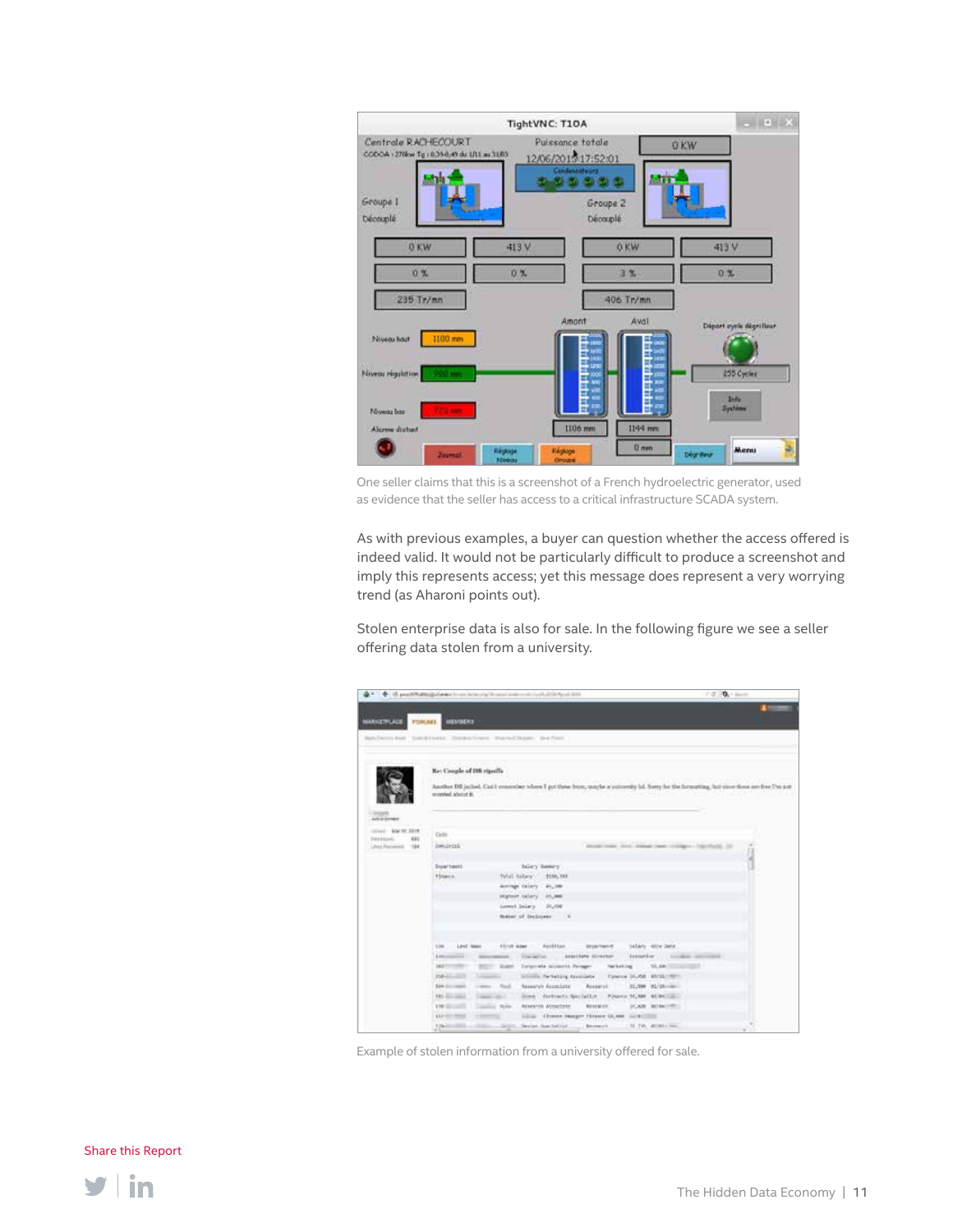### <span id="page-11-0"></span>Access to Online Services

Many people subscribe to digital services, including music, videos, loyalty programs, and others. Because such accounts are relatively inexpensive, one might assume that information from them would not offer a sufficient return. Despite such economics, however, the availability of such accounts is widespread across multiple marketplaces, which suggests a demand among prospective customers.

When a stolen online account becomes compromised, the legitimate owner can be impacted in a variety of ways. The account can be held or closed due to malicious activity by the buyer—sometimes causing weeks of support calls. A victim could also suffer financial losses from the purchase of items with stored credit card information, or lose access to free perks such as loyalty points collected during the lifetime of the account. Worse, there are circumstances in which the impact is quite disturbing.

The following image shows one example of online service accounts for sale.

| 2x                                           | <b>Accounts Lifetime Warranty</b>                                                                                                                   |
|----------------------------------------------|-----------------------------------------------------------------------------------------------------------------------------------------------------|
| Vendor<br>Ships from Worldwide<br>Escrow Yes | Price 80.00438 (\$1)                                                                                                                                |
|                                              |                                                                                                                                                     |
|                                              |                                                                                                                                                     |
|                                              |                                                                                                                                                     |
| Product description                          |                                                                                                                                                     |
|                                              | Im Selling Lifetime Warranty   Accounts If The Account I Have Provided You Is Not<br>Working Just Message Me And I Will Get Back To You Right Away. |
| email saying its been changed                | DO NOT change the password of any account I give you or the original user will get a                                                                |

Example of online video streaming accounts for sale.

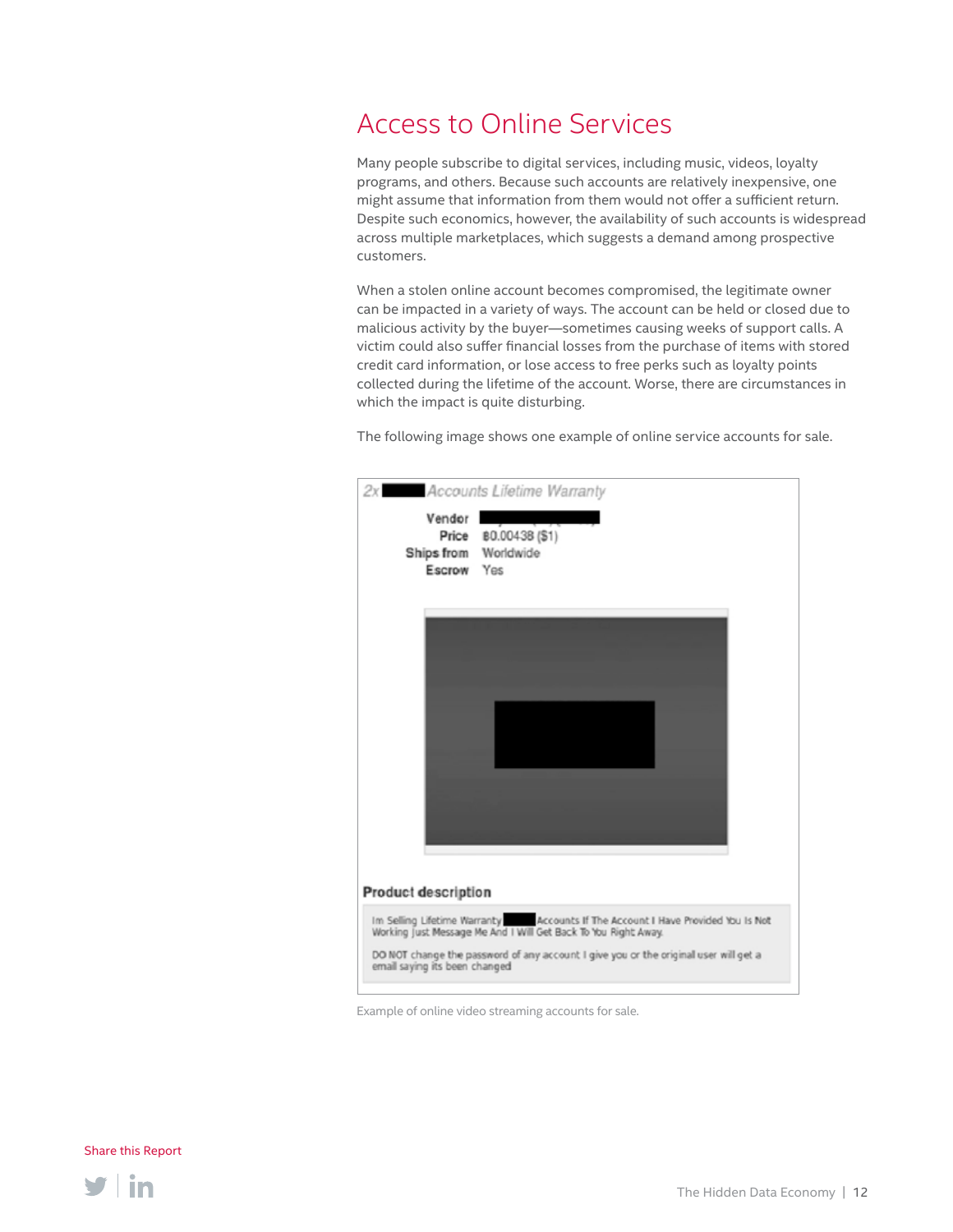Are online video streaming users the only victims? Hardly. The sad reality is that access to just about every conceivable online service is available. We found another online video streaming service account selling for \$0.55. With single accounts to digital services selling for less than a dollar, criminals must move a lot of online accounts to make their efforts worthwhile.

| * SkypeMan's Accounts * Highly Resellable * BRAND NEW! * 1S * |                     |
|---------------------------------------------------------------|---------------------|
| Seller                                                        | skypeman [1335.9 m] |
| Price                                                         | 0.55 USD            |
| FE                                                            | Yes                 |
| <b>Digital items</b>                                          | Yes                 |
| Currency                                                      | <b>Bitcon</b><br>н  |
| Quantity                                                      | 뉙                   |
|                                                               | by It farm.         |

Other online video streaming service accounts are for sale for less than \$1.

Many online streaming entertainment media services are commonly sold. Both HBO NOW and HBO GO accounts can be found for less than \$10 as well as other cable TV-branded streaming services. Clearly, video streaming services are in high demand. Even premium professional sports streaming services can be purchased for \$15. We also found other online accounts being sold, including lifetime subscriptions to premium pornography accounts, as well as free referral links to the dark web market Agora.

| <b>HBO GO Account [LIFETIME + FREEBIES]</b> |                      |                                                                     |   |
|---------------------------------------------|----------------------|---------------------------------------------------------------------|---|
|                                             | <b>Seller</b>        | DrawkwarD TUSSTERS                                                  |   |
|                                             | Price                | 7.5 USD                                                             |   |
|                                             | FE                   | No                                                                  |   |
| $\frac{1}{2}$ : 0<br>$\mathbf{C}$           | <b>Shipping from</b> | ww                                                                  |   |
|                                             | Shipping to          | ww                                                                  |   |
|                                             | Currency             | Bitcoin                                                             | Ŀ |
|                                             | Quantity             | $\geq 1$                                                            | Ŋ |
|                                             |                      | 0 USD - Digital Delivery - through Nucleus private message - 8 ( *) |   |
|                                             |                      | <b>Buy It Now!</b>                                                  |   |

Example of access to an HBO GO account for sale.

| <b>Marvel-Unlimited [Lifetime Account]</b> |              |                                |   |
|--------------------------------------------|--------------|--------------------------------|---|
| 11 - 11 1 1 1                              | Seller       | Account Gunu <b>King Brand</b> |   |
|                                            | Price        | 0.5 USD                        |   |
|                                            | FE.          | : Yes                          |   |
|                                            | Digital item | Yes                            |   |
|                                            | Currency     | <b>Bibcout</b>                 | ы |
|                                            | Quantity     |                                | ч |
| <b>WITEU</b>                               |              | <b>Buy It Now</b>              |   |

Cyberthieves sell Marvel Unlimited accounts for cheap access to digital comics.

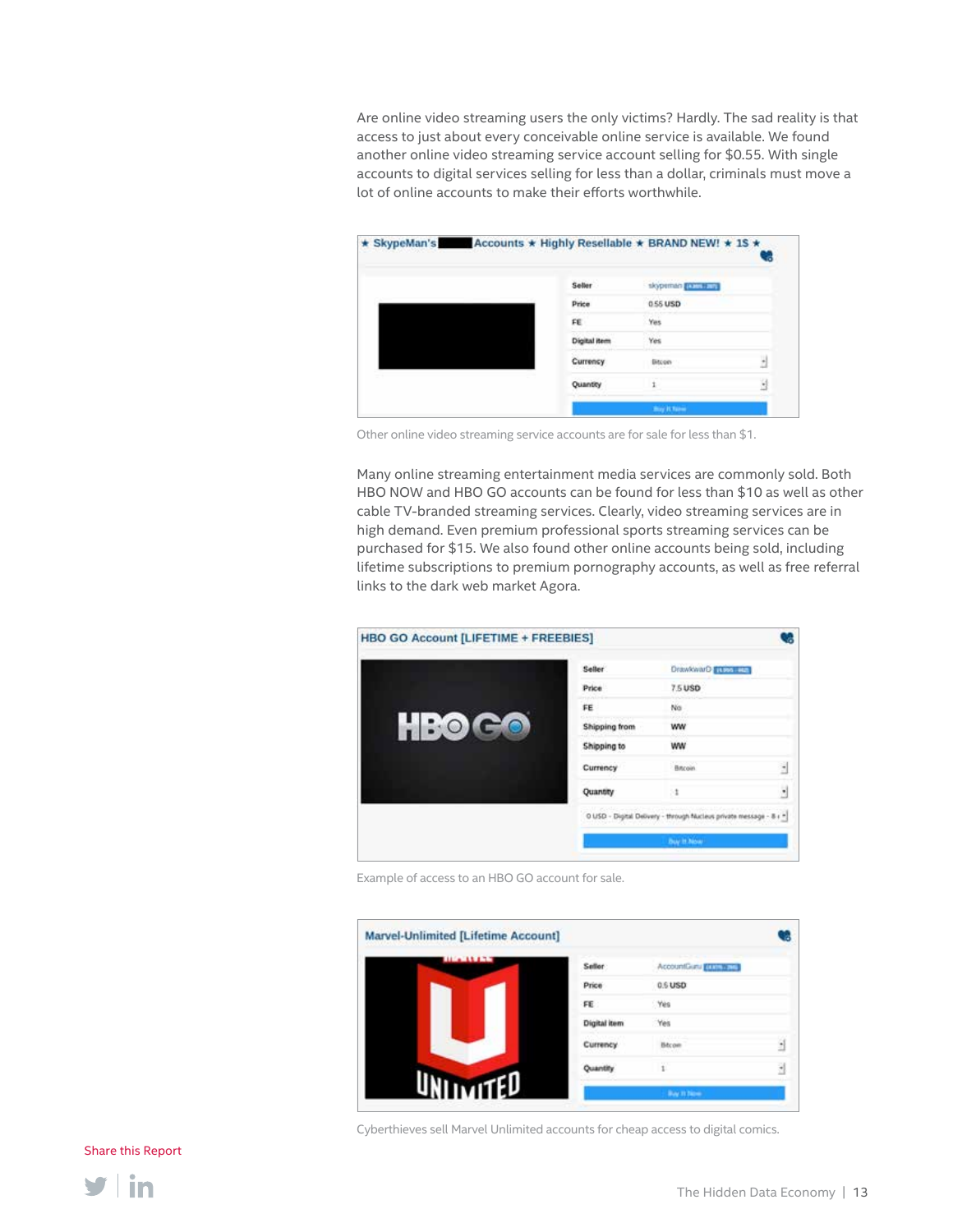

Even free online accounts attract criminals. The following image shows a hotel loyalty account with 100,000 points on sale for \$20. Customers legitimately open these accounts at no cost, and yet there is a market for them, resulting in the loss of accumulated perks that sometimes take years to accrue.

![](_page_13_Figure_2.jpeg)

Even hotel loyalty programs are for sale.

One motivation for purchasing stolen online account access is to hide the buyer's reputation, either due to bad business practices or outright fraud. A buyer wishing to acquire a new online auction community business identity can pay plenty, but an established account with good history can be valuable.

![](_page_13_Figure_5.jpeg)

An online auction account for sale.

For less stringent needs, online auction accounts are available in packs of 100 for a range of account types.

![](_page_13_Figure_8.jpeg)

A credit card sales location that also offers access to online auction accounts.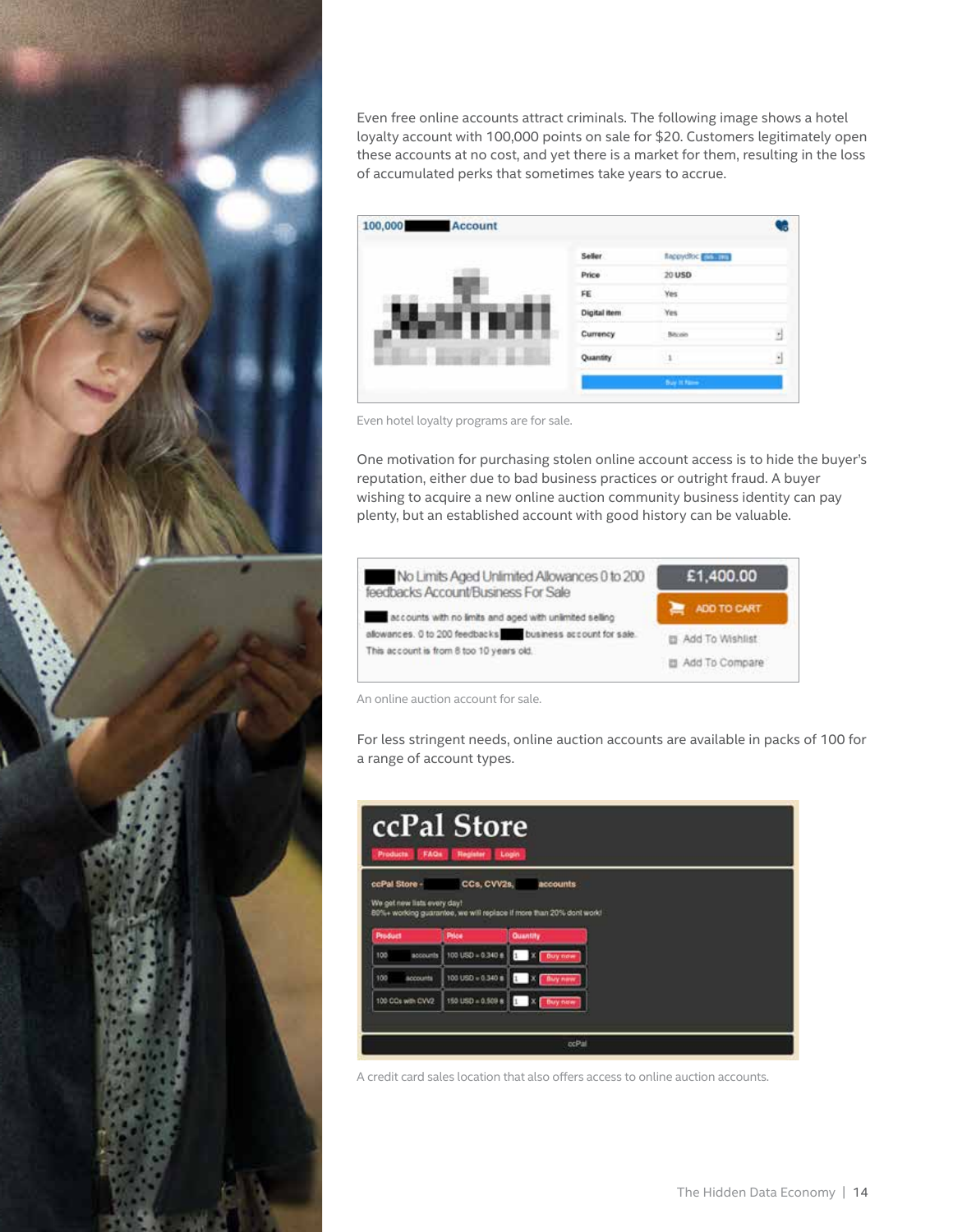### <span id="page-14-0"></span>**Identities**

The sale of a victim's identity is the most frightening category because it is so personal.

Intel Security [recently collaborated](http://www.mcafee.com/us/resources/reports/rp-catch-me-if-you-can.pdf) with law enforcement in Europe to take down the Beebone botnet. This botnet was able to download malware—including ZBot banking password stealers, Necurs and ZeroAccess rootkits, Cutwail spambots, fake antivirus, and ransomware—onto the systems of unsuspecting users. We are dismayed at the lack of remedial action taken by users, and in particular those based outside of the United States and Europe. [Raj Samani's blog on this topic](http://www.net-security.org/article.php?id=2352) said that a vast section of society fails to appropriately protect their data—often with significant ramifications.

In the following image we have an example of a person's digital identity stolen by cyber thieves. A prospective buyer could take control of this individual's digital life—social media, email, and more. (We have shared this information with law enforcement in the United Kingdom.)

![](_page_14_Figure_4.jpeg)

Example of an identity for sale.

The preceding example, though rich in information, requires the buyer to wade through lots of text. But some sellers offer a more graphical interface to appeal to prospective buyers. The following example lets buyers choose individuals by their email accounts, the first step to taking control of other parts of the victims' lives.

![](_page_14_Picture_8.jpeg)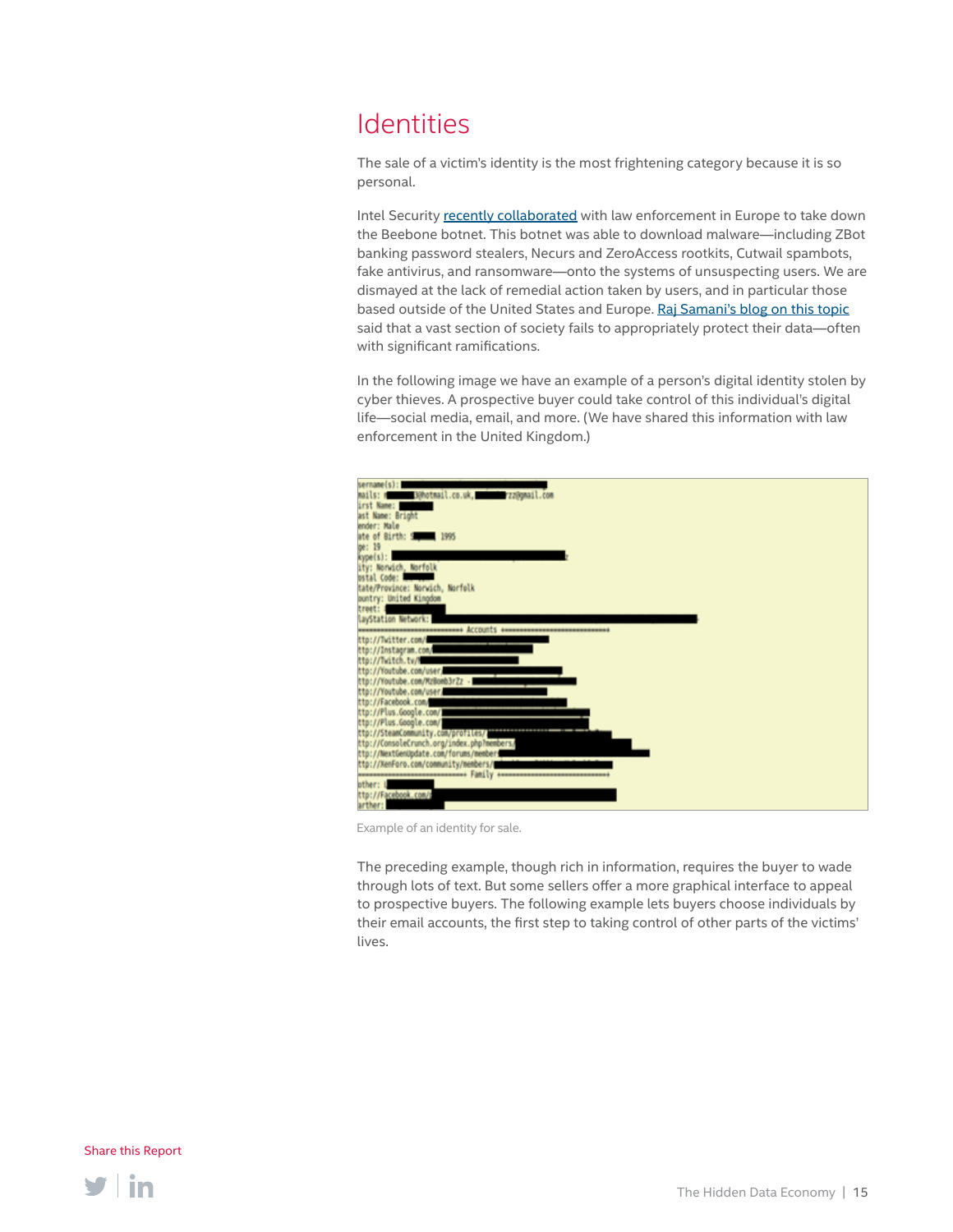![](_page_15_Figure_0.jpeg)

This service lets buyers easily choose a profile.

Closely related to the marketplace for stolen identities is the marketplace for stolen medical information. Such data is not as easy to buy as payment card data, but sellers of medical information are online. Security journalist Brian Krebs discussed this in his article ["A Day in the Life of a Stolen Healthcare Record,"](http://krebsonsecurity.com/2015/04/a-day-in-the-life-of-a-stolen-healthcare-record/) in which a "fraudster leaked a large text file [that] contained the name, address, social security number, and other sensitive information on dozens of physicians across the country." (See following image.)

![](_page_15_Picture_3.jpeg)

An example of information stolen from a medical service offered for sale.

Source: Krebs on Security.

![](_page_15_Picture_7.jpeg)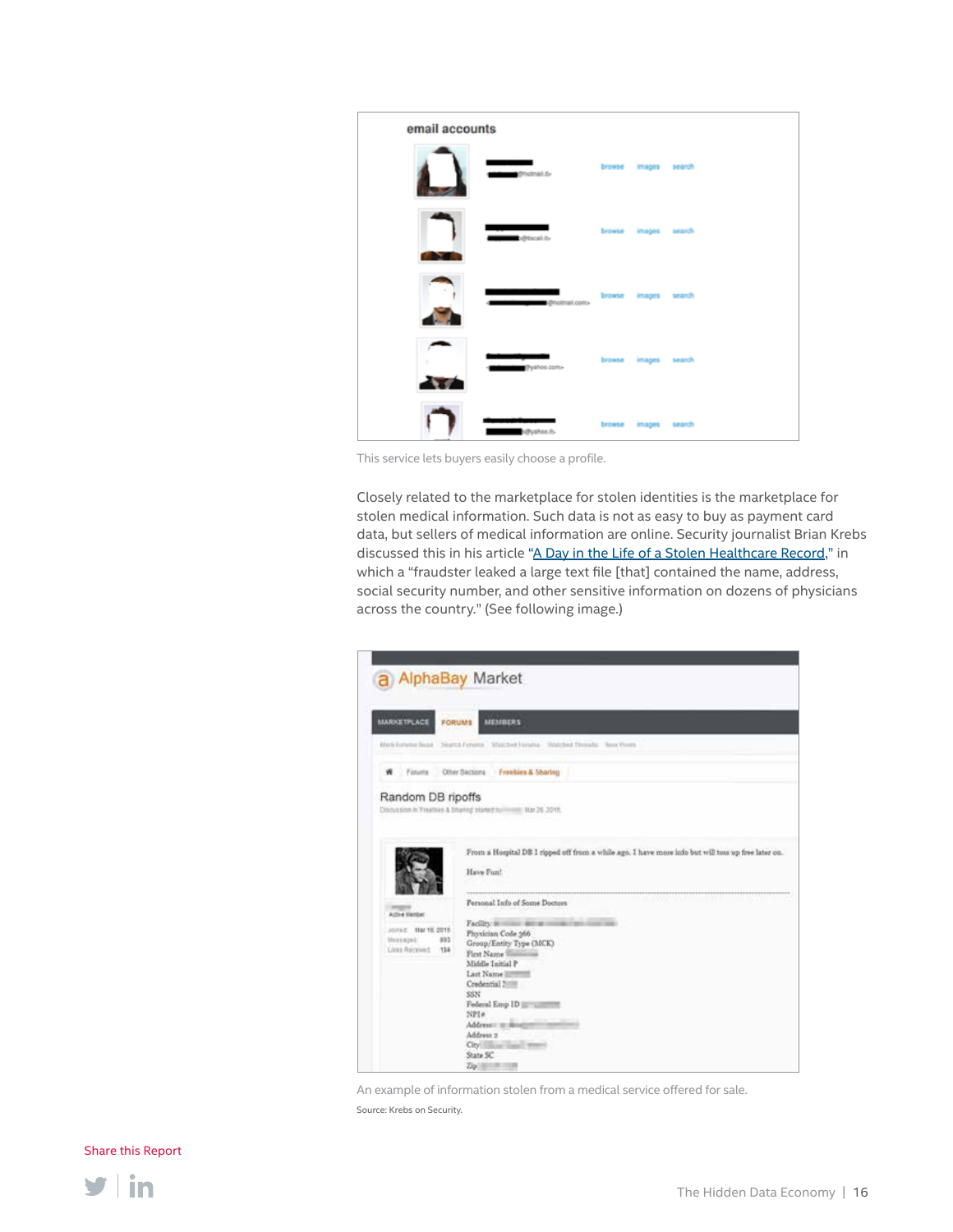Although the majority of this report highlights the sale of stolen data, stolen data is sometimes openly shared without cost. In the following image, the hacker collective Rex Mundi [disclosed identifiable patient data](http://www.databreaches.net/as-threatened-rex-mundi-dumps-labio-patients-diagnostic-test-results/) because the Labio service did not pay them a ransom of €20,000.

|                                                                                               |                          |            |                    |                                                               |                                    | de 12       |
|-----------------------------------------------------------------------------------------------|--------------------------|------------|--------------------|---------------------------------------------------------------|------------------------------------|-------------|
| This is a short wide a strong to<br>传统                                                        |                          |            |                    |                                                               | $+$ ( $+$ $\Omega$ - flashflashfla | ø           |
| Il sucht                                                                                      |                          |            | Zoom automatique 1 |                                                               | ×                                  | π<br>a<br>n |
|                                                                                               |                          |            |                    | Laboratoire<br>5 Rue des<br>T4:04:42<br>Email:<br>dilabio fr. | m<br>Fag: 04 42                    |             |
| Aplanta' 5-100 / 111                                                                          |                          |            |                    | Direction : Dr Philippe                                       |                                    |             |
|                                                                                               |                          |            |                    |                                                               |                                    |             |
|                                                                                               |                          |            |                    | Monsieur (1881) 1999 1999 1991                                |                                    |             |
| Eranen <b>JIIII. III</b><br><b>COLOR</b><br>De: Morm                                          |                          |            |                    |                                                               | 图 2015 图 1 图 1 图 1                 |             |
| Nile) le<br>Prélevé la                                                                        |                          |            |                    | and of the company three                                      | SE GROBATOS                        |             |
| Enregistré<br><b>STATE OF CASTLES</b>                                                         |                          |            |                    |                                                               |                                    |             |
| Edite 1<br>Control of Control<br>数位 第1<br>Prescrit po-                                        |                          |            |                    |                                                               |                                    |             |
|                                                                                               |                          |            |                    |                                                               |                                    |             |
|                                                                                               |                          |            |                    |                                                               |                                    |             |
|                                                                                               |                          |            |                    |                                                               |                                    |             |
|                                                                                               |                          |            |                    |                                                               |                                    |             |
|                                                                                               |                          |            | <b>HEMATOLOGIE</b> |                                                               |                                    |             |
|                                                                                               |                          |            |                    | Valeanch officers                                             | Avginidade.                        |             |
| Resultant in alcostop what the 15 07 2017 [1] watchin for 20 07 2017<br>NUMERATION GLOBULAIRE |                          |            |                    |                                                               |                                    |             |
| (Abbets Ruby - Oyten Hais de fina) (TA)<br>* Leacocytes<br>                                   |                          | 12.90      | 10/65              | 4415                                                          |                                    |             |
| + Hématira<br>                                                                                |                          | 6.06       | 10°12A             | 40458                                                         |                                    |             |
| Hem agl obine<br>**********                                                                   |                          | 16.8       | and.               | 13.0 437.7                                                    |                                    |             |
| Hématocnie<br>.                                                                               |                          | 50.9       | ×.                 | 401.54                                                        |                                    |             |
| TCMH<br>******************                                                                    |                          | 27.8       | sg.                | 27 4 31                                                       |                                    |             |
| CCMH<br>.                                                                                     |                          | 33.1<br>84 | u.<br>ü            | 324.56<br><b>10 A 100</b>                                     |                                    |             |
| V.G.M<br>FORMULE LEUCOCYTAIRE                                                                 |                          |            |                    |                                                               |                                    |             |
| 58.0<br>$\mathbf{r}$                                                                          | ×                        | 7.48       | uuro<br>10%1       | SCALE<br>2475                                                 |                                    |             |
| Poly. neutrophiles<br>Poly, connephiles<br>0.8<br>                                            | $\mathcal{H}$            | 0.10       | 10'94              | $-0.5$                                                        |                                    |             |
| Fely. basephiles<br>0.6<br>$-11111$                                                           | u                        | 0.08       | 10'95              | 693                                                           |                                    |             |
| * Lymphocytes<br>33.5                                                                         | 76                       | 4.32       | 10°95              | 144                                                           |                                    |             |
| Monocytes<br>72<br>$A = A + B = A + A + A + B$                                                | $\overline{\phantom{a}}$ | 0.93       | 10°9/L             | 0.2 AT                                                        |                                    |             |
| NUMERATION PLAQUETTAIRE                                                                       |                          |            |                    |                                                               |                                    |             |
| Haquettes<br>                                                                                 |                          | $-272$     | 10°90              | 130 4 400                                                     |                                    |             |

Hackers revealed private customer information to punish a medical company for not paying a ransom.

![](_page_16_Picture_4.jpeg)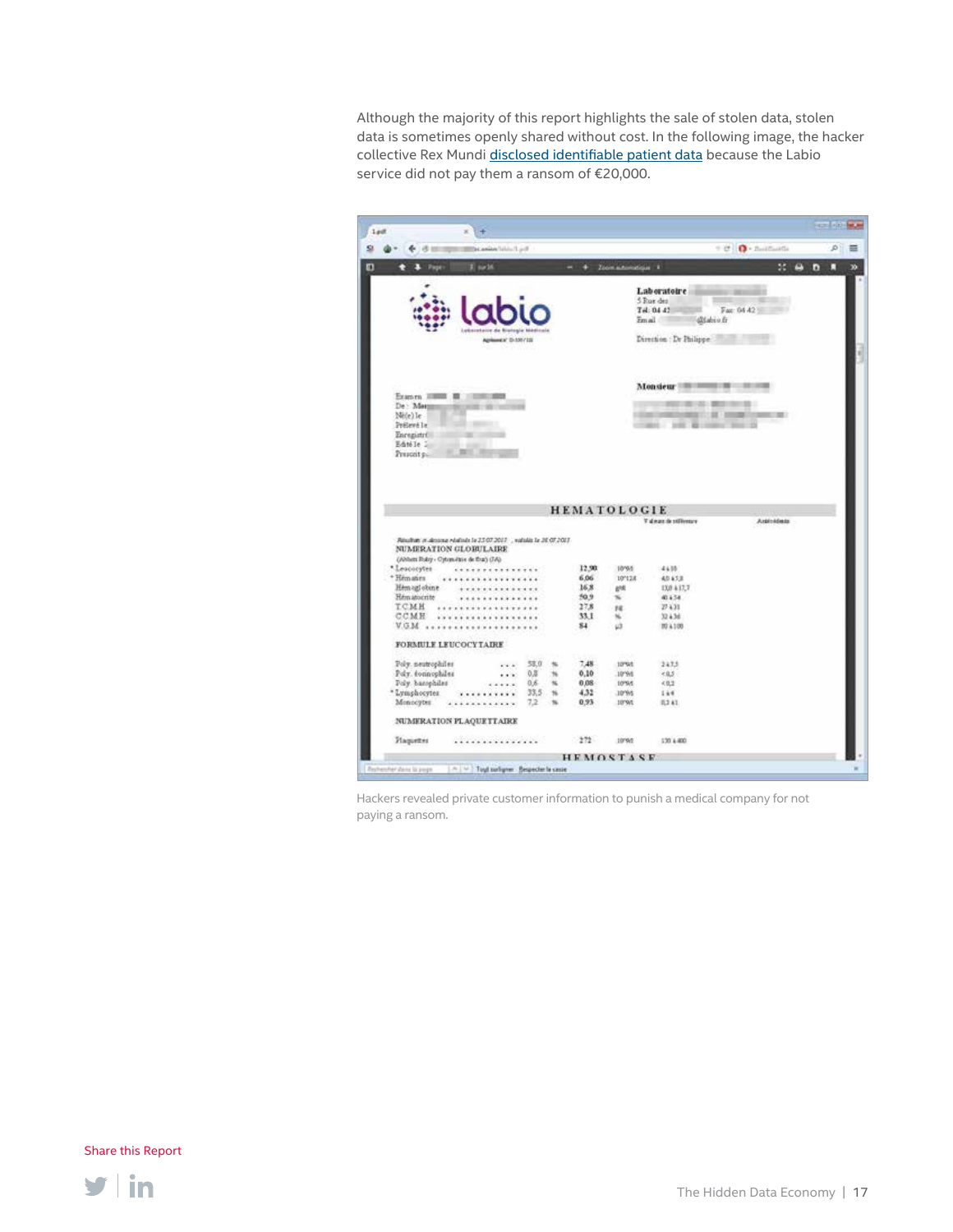### <span id="page-17-0"></span>Conclusion

The examples of the hidden data economy in this report represent only the tip of an iceberg. We omitted many other categories and services, but we hope these examples make the threat clear. In this report we discussed stolen data offered for sale. Cybercriminals also buy products that enable attacks. This includes the purchase and rental of exploits and exploit kits that are fueling an enormous number of infections across the world. Cataloging the available offers is impossible because the field is growing at a tremendous rate.

When we read about data breaches, the cybercrime industry may seem so far removed from everyday life that it is tempting to ignore the message. However, cybercrime is merely an evolution of traditional crime. We must conquer our apathy and pay attention to advice for fighting malware and other threats. Otherwise information from our digital lives may appear for resale to anyone with an Internet connection.

![](_page_17_Picture_3.jpeg)